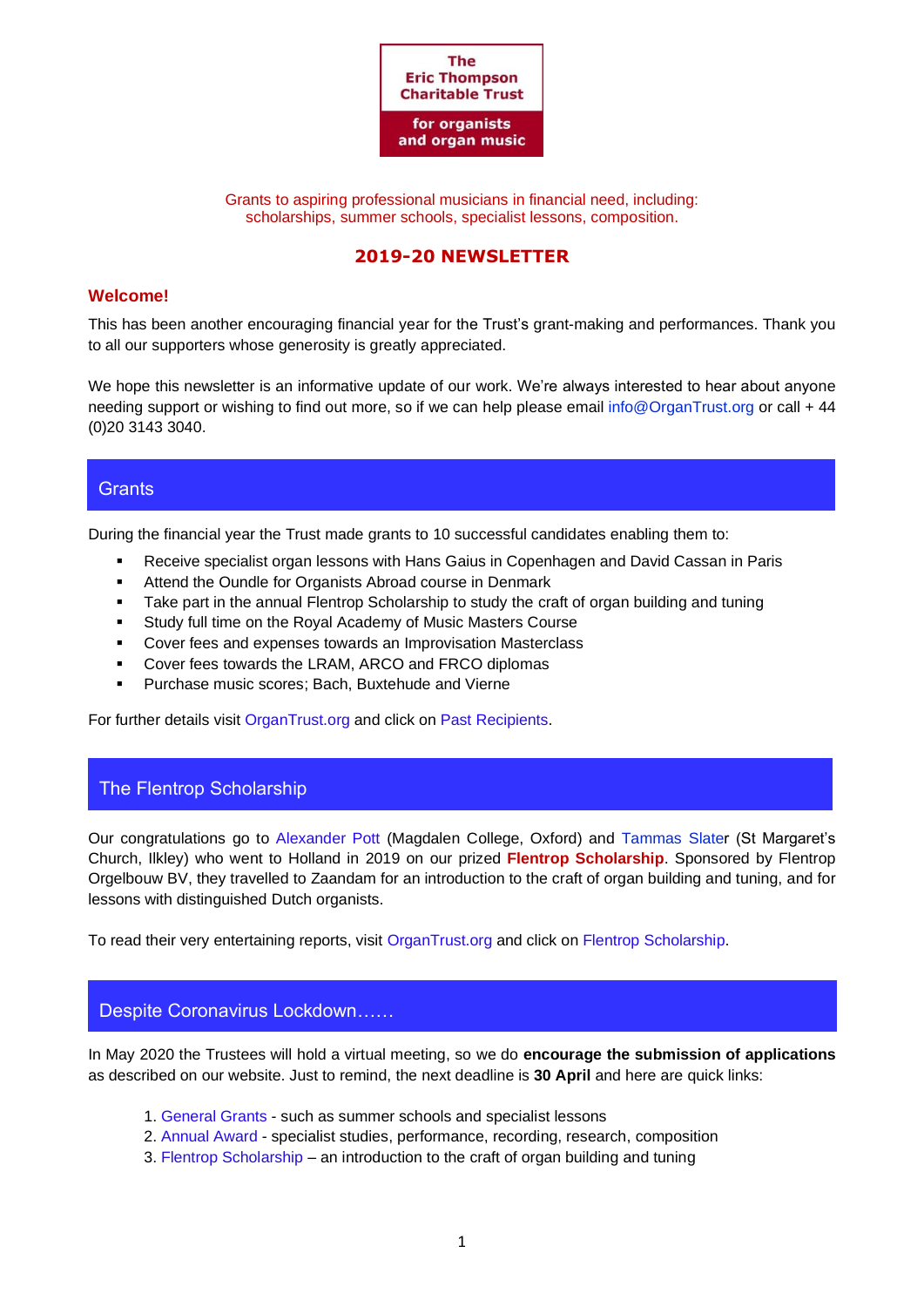### **Recitals**

#### **John Hill Organ Series**



In May 2019 another successful organ recital series was held at The Guild Church of **St Lawrence Jewry**, in memory of our former Chairman the late John Hill CBE. Our audiences much enjoyed the virtuoso recitals with music ranging from baroque to contemporary.

The young artists who played so splendidly were: [Rachel Mahon](http://www.rachelmahon.co.uk/) (Canada), [Ilaria Centorrino](https://www.facebook.com/IlariaCentorrinoOrganist/) (Italy)[, Katelyn Emerson](http://www.katelynemerson.com/) (USA), [Ghislaine Reece-Trapp](https://www.wcom.org.uk/yeoman/ghislaine-reece-trapp/) (UK) and [Constance Taillard](https://www.safran-group.com/media/safran-foundation-music-focus-constance-taillard-20190523) (France).

With the current health restrictions in force, sadly the **2020** John Hill Organ Recitals due to be held at St Lawrence Jewry have been cancelled.

#### **October Organ Recitals**



The Trust's annual organ recitals are normally held every October at The Guild Church of **St Lawrence Jewry**, London. The 2019 recitalists (all former beneficiaries of the Trust) were: [Richard Moore](https://www.guildford-cathedral.org/music/organists/sub-organist) (Guildford Cathedral), [Travis Baker](http://www.travis-baker.co.uk/) (St Mary's Putney), [Andrzej Malitowski](https://andrzejmalitowski.com/) (St Anselm and Cecilia, London), [Robert Smith](http://www.robert-smith.org.uk/) (York Oratory) and [Polina](https://www.sjss.org.uk/events/polina-sosnina)  [Sosnina](https://www.sjss.org.uk/events/polina-sosnina) (St Martin-in-the-Fields). Their performances were outstanding. Visit our website or [Facebook page](https://www.facebook.com/OrganTrust/) later in the summer for updates as to whether our October **2020** lunchtime recitals will go ahead.

### **Valedictory**

#### **Dinah Molloy-Thompson**



With much sadness we record the death of Eric Thompson's widow, Dinah, on 29 October 2019, aged 72. Dinah co-founded the Eric Thompson Trust back in 1993, and ever since then she was always an inspirational Trustee.

A person of many talents, Dinah was at various times an historical researcher, Arctic explorer, lunar analyst, classical violinist and a data programmer. Scientist, musicians, computer programmers and childhood friends were among the diverse congregation who gathered at her funeral in Enniskerry, Ireland, in November.

Last month's planned London celebration of Dinah's life had to be cancelled, however [click here](https://royalphilharmonicsociety.org.uk/assets/files/PROGRAMME-2020-03.pdf) for an online copy of the order of service which also includes her obituary (courtesy [The Irish Times\)](https://www.irishtimes.com/life-and-style/people/dinah-molloy-obituary-scientist-who-looked-to-at-the-moon-and-beyond-1.4091095).

#### **Richard Fisher**

It is also very sad to report the death of Richard Fisher, a dedicated former Trustee and recent Patron whose funeral was held in London in September 2019. He had a remarkably varied career in music, the BBC World Service and latterly at the Royal Philharmonic Society. Richard worked tirelessly and successfully at drafting numerous fundraising applications on behalf of the Eric Thompson Trust, thereby facilitating many essential grants to aspiring young musicians in need. His wise counsel at Trustee meetings will be sorely missed.